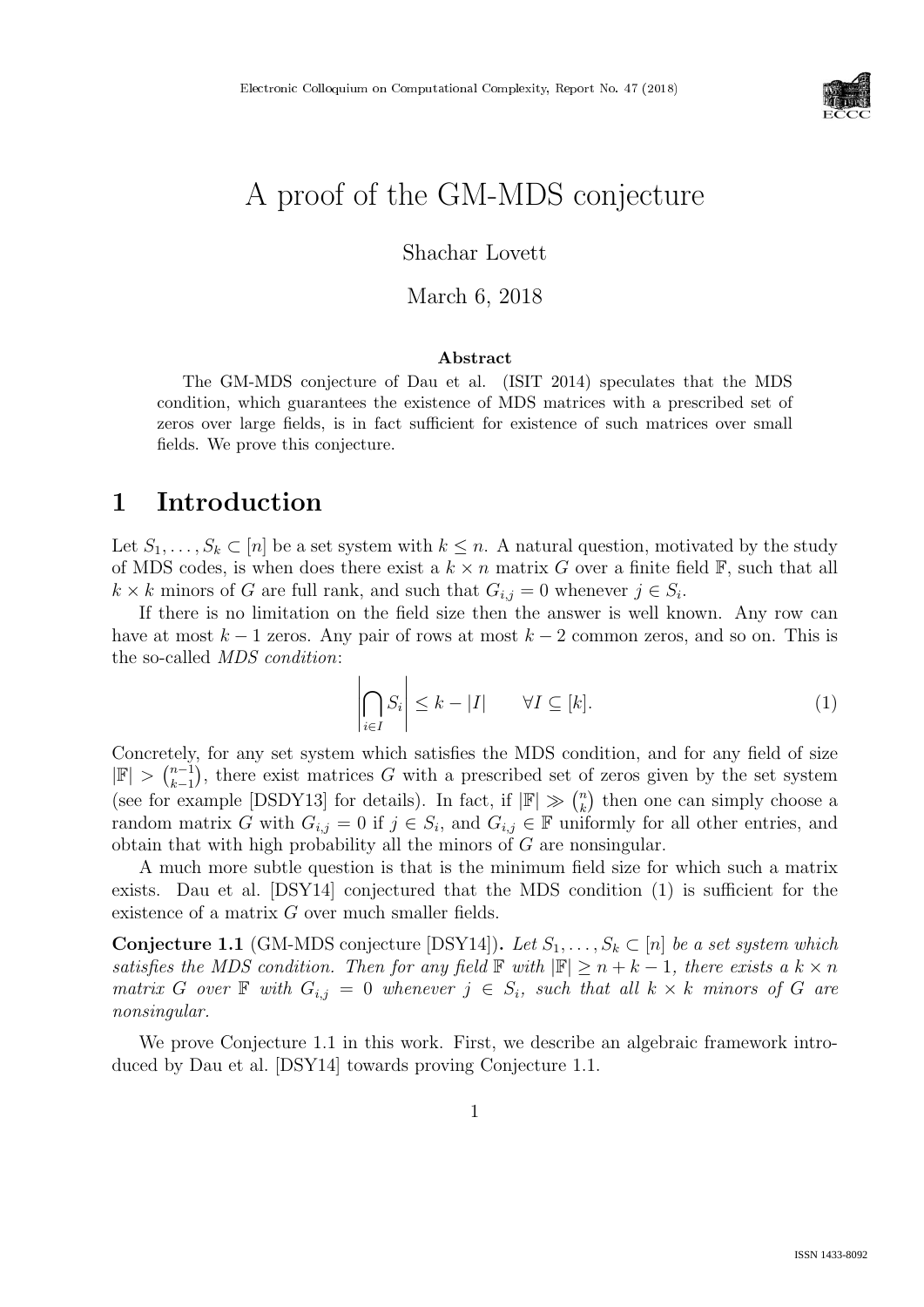### 1.1 The algebraic GM-MDS conjecture

Dau et al. [DSY14] formulated an algebraic conjecture that implies Conjecture 1.1: if  $S_1, \ldots, S_k$  is a set system that satisfies (1), then there exists a Generalized Reed-Muller code with zeros in locations prescribed by the set system. Otherwise put, there exists  $G = AV$ where A is an invertible  $k \times k$  matrix and V a  $k \times n$  Vandermonde matrix, such that  $G_{i,j} = 0$ when  $j \in S_i$ . Before we explain these ideas further, we first set up some notations.

Let F be a finite field, and let  $x, a_1, \ldots, a_n$  be formal variables, where we shorthand  $\mathbf{a} = (a_1, \ldots, a_n)$ . We use the standard notations  $\mathbb{F}[\mathbf{a}, x]$  for the ring of polynomials over  $\mathbb{F}$ in the variables  $\mathbf{a}, x$ ;  $\mathbb{F}(\mathbf{a})$  for the field of rational functions over  $\mathbb{F}[\mathbf{a}]$ ; and  $\mathbb{F}(\mathbf{a})[x]$  for the ring of univariate polynomials in x over  $\mathbb{F}(\mathbf{a})$ . Given a set  $S \subset [n]$  define a polynomial  $p = p(S) \in \mathbb{F}[\mathbf{a}, x]$  as follows:

$$
p(\mathbf{a},x) := \prod_{i \in S} (x - a_i).
$$

Given a set system  $S = \{S_1, \ldots, S_k\}$  define  $P(S) := \{p(S_1), \ldots, p(S_k)\}.$ 

Let  $S = \{S_1, \ldots, S_k\}$  be a set system which satisfies (1). It is possible to assume without loss of generality that each  $S_i$  is maximal, namely that  $|S_i| = k - 1$  for all  $i \in [k]$ . For example, if we are allowed to increase n then we can replace each  $S_i$  with  $S_i \cup T_i$  where  $|T_i| = k - 1 - |S_i|$  and  $T_1, \ldots, T_k, [n]$  are pairwise disjoint. An improved reduction is given in  $[DSY14]$  which does not require increasing n.

Either way, under this assumption the polynomials  $P(S)$  form a set of k polynomials of degree  $k-1$ , which we denote by  $p_1, \ldots, p_k$ . Define the  $k \times n$  matrix G as  $G_{i,j} = p_i(a_j)$ . Note that entries of G are polynomials in  $\mathbb{F}[a]$ . The condition that all  $k \times k$  minors of G are nonsingular is equivalent to the condition that the polynomials  $P(S)$  are linearly independent over  $\mathbb{F}(\mathbf{a})$  (here, we view the polynomials as elements of  $\mathbb{F}(\mathbf{a})[x]$  instead of as elements of  $\mathbb{F}[\mathbf{a},x]$ . If this is the case, then one can use the Schwartz-Zippel lemma and show that the formal variables  $a_1, \ldots, a_n$  can be replaced with distinct field elements from  $\mathbb{F}$ , while still maintaining the property that all  $k \times k$  minors of G are nonsingular. The bound on the field size  $\mathbb{F} \geq n + k - 1$  arises from the degrees of the polynomials obtained in the process. For details we refer to the original paper [DSY14].

This motivated [DSY14] to propose the following algebraic conjecture, which implies Conjecture 1.1.

**Conjecture 1.2** (Algebraic GM-MDS conjecture [DSY14]). Let  $S_1, \ldots, S_k \subset [n]$  be a set system which satisfies the MDS condition, and where  $|S_i| = k - 1$  for all i. Then the set of polynomials  $P(S)$  are linearly independent over  $\mathbb{F}(\mathbf{a})$ .

We remark that given any polynomials  $p_1, \ldots, p_k \in \mathbb{F}[\mathbf{a}, x]$  (for example, the polynomials appearing in  $P(S)$ , an equivalent condition to the polynomials being linearly independent over  $\mathbb{F}(\mathbf{a})$  is the following: for any polynomials  $w_1, \ldots, w_k \in \mathbb{F}[\mathbf{a}]$ , not all zero, it holds that

$$
\sum_{i=1}^k w_i(\mathbf{a})p_i(\mathbf{a},x) \neq 0.
$$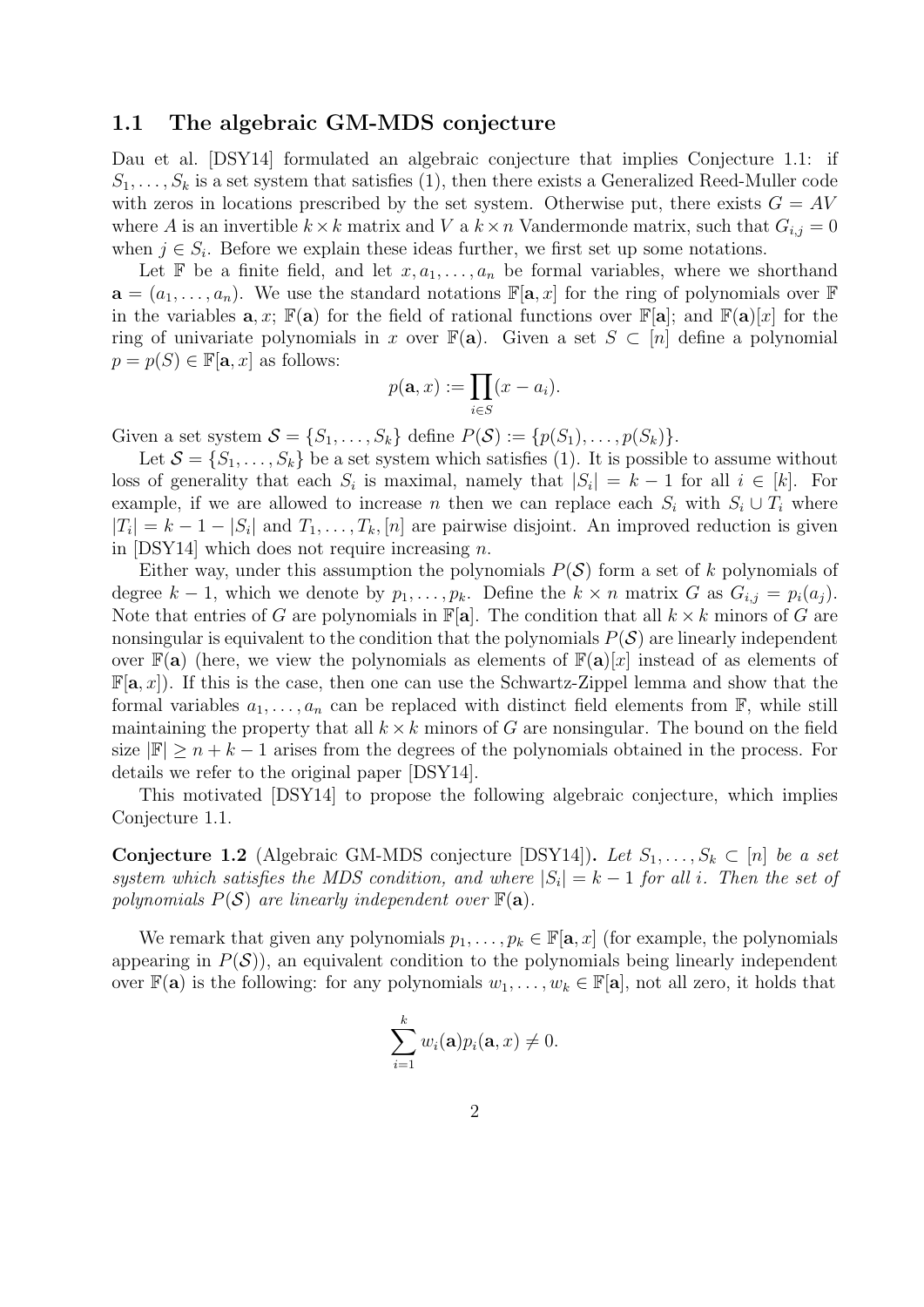Following [DSY14], several works [HHYD14, HS17, YH18] attempted to resolve the GM-MDS conjecture. They showed that Conjecture 1.2 holds in several special cases, but the general case remained open. In this work we prove Conjecture 1.2, which implies Conjecture 1.1.

### 1.2 A generalized conjecture

We start by considering a more general condition. Let  $v \in \mathbb{N}^n$  be a vector, where  $\mathbb{N} =$  $\{0, 1, 2, \ldots\}$  stands for non-negative integers. The coordinates of v are  $v = (v(1), \ldots, v(n))$ . We shorthand  $|v| = \sum v(i)$ . Given vectors  $v_1, \ldots, v_m \in \mathbb{N}^n$  define  $\bigwedge v_i \in \mathbb{N}^n$  to be their coordinate-wise minimum:

$$
\bigwedge_{i \in [m]} v_i := (\min(v_1(1), \ldots, v_m(1)), \ldots, \min(v_1(n), \ldots, v_m(n))).
$$

Note that if  $v_1, \ldots, v_m \in \{0,1\}^n$  are indicator vectors of sets  $S_1, \ldots, S_m \subset [n]$ , then  $\bigwedge v_i$  is the indicator vector of  $\cap S_i$ .

Given a parameter  $k > |v|$  define a set of polynomials in  $\mathbb{F}[\mathbf{a}, x]$ :

$$
P(k,v) := \left\{ \prod_{j \in [n]} (x - a_j)^{v(j)} x^e : e = 0, \dots, k - 1 - |v| \right\}.
$$

Note that  $P(k, v)$  consists of  $k-|v|$  polynomials of degree  $\leq k-1$ , which form a basis for the linear space of polynomials of degree  $\leq k-1$  which have  $v(j)$  roots at each  $a_j$ . Furthermore, note that if v is the indicator vector of a set  $S \subset [n]$  of size  $|S| = k-1$ , then  $P(k, v) = \{p(S)\}.$ Given a set of vectors  $\mathcal{V} = \{v_1, \ldots, v_m\} \subset \mathbb{N}^n$  define

$$
P(k, V) := P(k, v_1) \cup \ldots \cup P(k, v_m).
$$

We use in this paper the convention that set union can result in a multiset. So for example, if the same polynomial appears in multiple  $P(k, v_i)$  then it appears multiple times in  $P(k, V)$ . Under this assumption we always have the identity:

$$
|P(k, V)| = |P(k, v_1)| + \ldots + |P(k, v_m)|.
$$

The following definition is the natural extension of the MDS condition (1) to vectors.

**Definition 1.3** (Property  $V(k)$ ). Let  $V = \{v_1, \ldots, v_m\} \subset \mathbb{N}^n$  and  $k \ge 1$  be an integer. We say that  $V$  satisfies  $V(k)$  if it satisfies:

- (i)  $|v_i| \leq k 1$  for all  $i \in [m]$ .
- (ii) For all  $I \subseteq [m]$ ,  $\sum_{i \in I} (k |v_i|) + |\bigwedge_{i \in I} v_i| \leq k$ .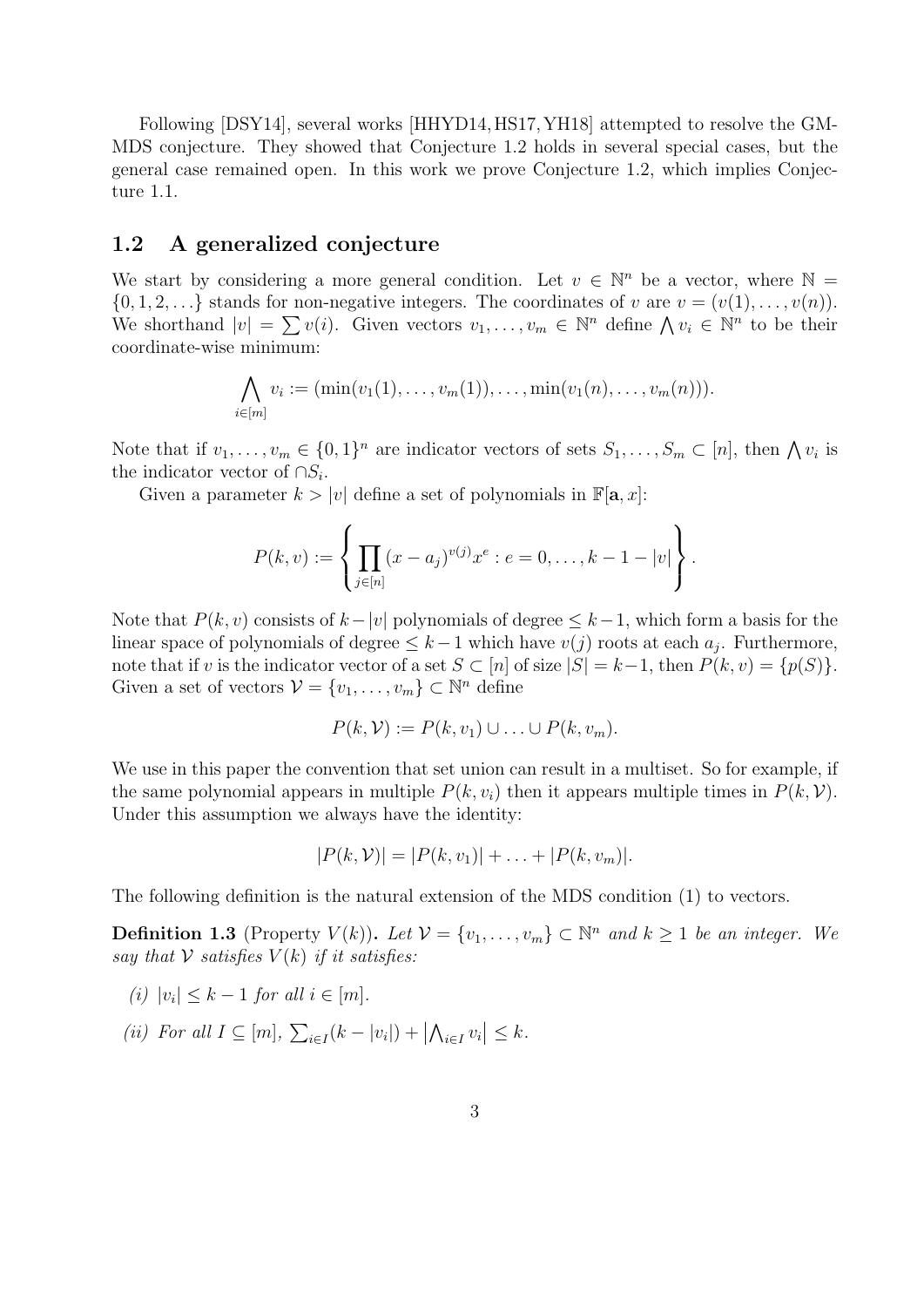Note that when  $m = k$  and  $v_1, \ldots, v_k$  are indicators of sets  $S_1, \ldots, S_k \subset [n]$  of size  $|S_i| = k - 1$ , then property  $V(k)$  is equivalent to the MDS condition for  $S_1, \ldots, S_k$ .

Observe that in general, if  $V$  satisfies  $V(k)$  then  $P(k, V)$  contains  $\sum_{i=1}^{m} (k - |v_i|) \leq$ k polynomials of degree  $\leq k-1$ . The following conjecture is the natural extension of Conjecture 1.2 to vectors.

Conjecture 1.4. Let  $V \subset \mathbb{N}^n$  and  $k \geq 1$ . Assume that V satisfies  $V(k)$ . Then the polynomials in  $P(k, V)$  are linearly independent over  $\mathbb{F}(\mathbf{a})$ .

A clarifying remark: as we view the set  $P(k, V)$  as a multiset, Conjecture 1.4 (and Theorem 1.6 below) imply in particular that the polynomials in  $P(k, V)$  are all distinct, so  $P(k, V)$  is in fact a set.

#### 1.3 An intermediate case

We prove Conjecture 1.4 under an additional assumption, which is sufficient to prove Conjecture 1.1. It is still open to prove Conjecture 1.4 in full generality.

**Definition 1.5** (Property  $V^*(k)$ ). Let  $V = \{v_1, \ldots, v_m\} \subset \mathbb{N}^n$  and  $k \geq 1$  be an integer. We say that V satisfies  $V^*(k)$  if it satisfies  $V(k)$ , and additionally it satisfies:

(iii)  $v_i \in \{0,1\}^{n-1} \times \mathbb{N}$  for all  $i \in [m]$ . Namely, all coordinates in  $v_i$ , except perhaps the last, are in  $\{0, 1\}$ .

**Theorem 1.6.** Let  $V \subset \mathbb{N}^n$  and  $k \geq 1$ . Assume that V satisfies  $V^*(k)$ . Then the polynomials  $P(k, V)$  are linearly independent over  $\mathbb{F}(\mathbf{a})$ .

Conjecture 1.2 follows directly from Theorem 1.6. If  $S_1, \ldots, S_k \subset [n]$  are sets which satisfy the assumptions of Conjecture 1.2, then their indicator vectors  $v_1, \ldots, v_k \in \{0,1\}^n$ satisfy the assumptions of Theorem 1.6, and hence  $P({S_1, \ldots, S_k}) = P(k, \{v_1, \ldots, v_k\})$  are linearly independent over  $F(\mathbf{a})$ .

### 2 Proof of Theorem 1.6

Let  $n, k \geq 1$ . Let  $\mathcal{V} = \{v_1, \ldots, v_m\} \subset \mathbb{N}^n$  which satisfies  $V^*(k)$ . We will prove that the polynomials  $P(k, V)$  are linearly independent over  $\mathbb{F}(\mathbf{a})$ .

To that end, we assume that  $V$  is a minimal counter-example and derive a contradiction. Concretely, the underlying parameters are  $n, k, m$  and  $d = |P(k, V)| = \sum k - |v_i|$ . We will assume that if V' is a set of vectors with corresponding parameters  $n' \leq n, k' \leq k, m' \leq$  $m, d' \leq d$  with at least one of the inequalities being sharp, then Theorem 1.6 holds for  $\mathcal{V}'$ . In particular, we assume that  $m \geq 2$ , as Theorem 1.6 clearly holds when  $m = 1$ .

To help the reader, we note that the following lemmas construct such  $\mathcal V'$  with the following parameters:

• Lemma 2.2:  $n, k-1, m, d$ .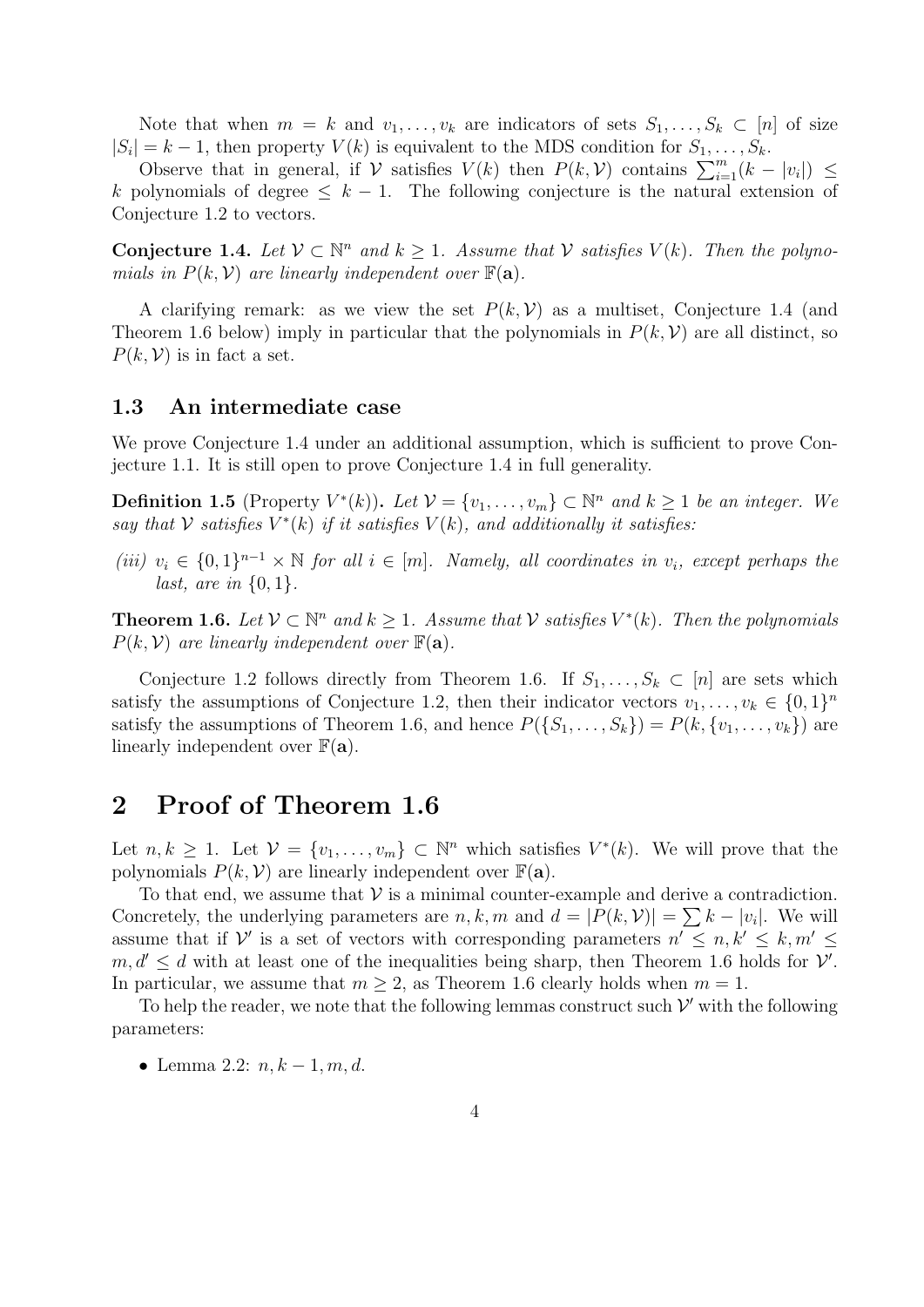- Lemma 2.4:  $n, k, e, d'$  and  $n, k, m e + 1, d''$  with  $2 \le e \le m 1$  and  $d', d'' < d$ .
- Lemma 2.5:  $n-1, k, m, d$ .
- Lemma 2.6:  $n, k, m, d 1$ .

We use the following notation to simplify the presentation:

$$
v_I := \bigwedge_{i \in I} v_i \qquad I \subseteq [m].
$$

We introduce sometimes in the proofs an auxiliary set  $\mathcal{V}' = \{v'_1, \ldots, v'_{m'}\}$ , in which case  $v'_1$ for  $I \subseteq [m']$  are defined analogously. Below, when we say that V or V' satisfy (i), (ii) or (iii), we mean the relevant items in the definition of  $V^*(k)$ .

Given two vectors  $u, v \in \mathbb{N}^n$  we denote  $u \leq v$  if  $u(i) \leq v(i)$  for all  $i \in [n]$ .

**Lemma 2.1.** There do not exist distinct  $i, j \in [m]$  such that  $v_i \leq v_j$ .

*Proof.* Assume the contrary. Applying (i) to j gives  $|v_j| \leq k - 1$ . Applying (ii) to  $I = \{i, j\}$ gives

$$
(k - |v_i|) + (k - |v_j|) + |v_i \wedge v_j| \le k.
$$

As  $v_i \leq v_j$  we have  $v_i \wedge v_j = v_i$ , and hence obtain that  $k - |v_j| \leq 0$ , a contradiction.  $\Box$ 

Lemma 2.1 implies in particular that  $n \geq 2$ . This is since if  $n = 1$  then necessarily  $m = 1$ , as otherwise there would be  $i, j$  for which  $v_i \leq v_j$ . So we assume  $n \geq 2$  from now on.

Lemma 2.2.  $\bigwedge_{i\in [m]}v_i=0.$ 

*Proof.* Assume not. Then there exists a coordinate  $j \in [n]$  with  $v_i(j) \geq 1$  for all  $i \in [m]$ . Define a new set of vectors  $\mathcal{V}' = \{v'_1, \ldots, v'_m\} \subset \mathbb{N}^n$  as follows:

$$
v'_{i} := (v_{i}(1), \ldots, v_{i}(j-1), v_{i}(j)-1, v_{i}(j+1), \ldots, v_{i}(n)).
$$

In words,  $v_i'$  is defined from  $v_i$  by decreasing coordinate j by 1.

We first show that  $\mathcal{V}'$  satisfies  $V^*(k-1)$ . Note that  $|v_i'| = |v_i| - 1$ . It clearly satisfies (i),(iii). To show that it satisfies (ii) let  $I \subseteq [m]$ . We have

$$
\sum_{i \in I} (k - 1 - |v'_i|) + |v'_I| = \sum_{i \in I} (k - |v_i|) + |v_I| - 1 \le k - 1.
$$

As we showed that  $\mathcal V'$  satisfies  $V^*(k-1)$ , the minimality of  $\mathcal V$  implies that the polynomials  $P(k-1, V')$  are linearly independent over  $\mathbb{F}(\mathbf{a})$ . The lemma follows as it is simple to verify that

$$
P(k, V) = \{p(\mathbf{a}, x)(x - a_j) : p \in P(k - 1, V')\}.
$$

In particular, the linear independence of  $P(k-1, \mathcal{V}')$  implies the linear independence of  $P(k, V)$ .  $\Box$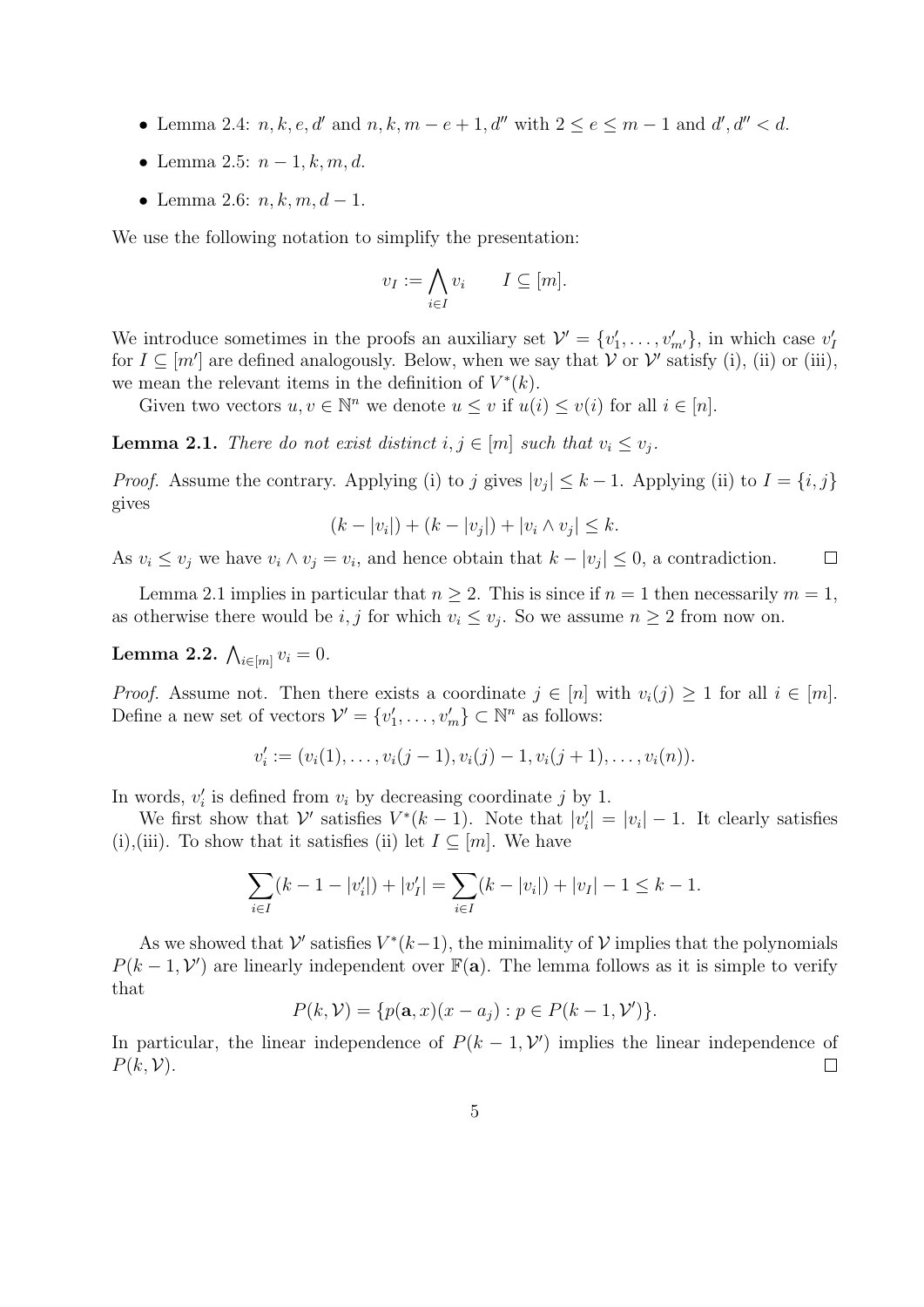**Definition 2.3** (Tight constraint). A set  $I \subseteq [m]$  is tight for V if property (ii) holds with equality for I. Namely if

$$
\sum_{i \in I} (k - |v_i|) + |v_I| = k.
$$

Note that if  $|I| = 1$  then I is always a tight constraint. The following lemma is an extension of Lemma 2(i) in [YH18]. It shows that in a minimal counter-example there are no tight sets, except for singletons and perhaps the whole set.

**Lemma 2.4.** If  $I \subseteq [m]$  is a tight constraint, then  $|I| = 1$  or  $|I| = m$ .

*Proof.* Assume towards a contradiction that there exist a tight I with  $1 < |I| < m$ . We will use the minimality of  $V$  to derive a contradiction. Assume for simplicity of notation that  $I = \{e, \ldots, m\}$  for  $2 \le e \le m - 1$ . Define a new set of vectors  $\mathcal{V}' = \{v'_1, \ldots, v'_e\}$  given by

$$
v'_1 := v_1, \dots, v'_{e-1} := v_{e-1}, v'_e := v_I.
$$

We first show that  $\mathcal{V}'$  satisfies  $V^*(k)$ . It clearly satisfies (i) and (iii). To see that it satisfies (ii) let  $I' \subseteq [e]$ . If  $e \notin I'$  then V' satisfies (ii) for I' as it is same condition as for V, so assume  $e \in I'$ . Let  $I'' = I' \cup \{e+1, \ldots, m\}$ . Then

$$
\sum_{i \in I'} (k - |v'_i|) + |v'_{I'}| = \sum_{i \in I''} (k - |v_i|) + |v_{I''}| \le k,
$$

where the equality holds since  $k - |v'_e| = \sum_{i \in I} (k - |v_i|)$  since we assume I is tight, and since by definition of  $I''$  we have  $v'_I = v_{I''}.$ 

As we assume that  $V$  is a minimal counter-example for Theorem 1.6, the theorem holds for  $V'$ . So, the polynomials  $P(k, V')$  are linearly independent. Observe that  $|P(k, V')|$  =  $|P(k, V)|$  since

$$
|P(k, \mathcal{V}')| = \sum_{i \in [e]} (k - |v'_i|) = \sum_{i \in [m]} (k - |v_i|) = |P(k, \mathcal{V})|.
$$

Thus, it will suffice to prove that  $P(k, V)$  and  $P(k, V')$  span the same space of polynomials over  $\mathbb{F}(\mathbf{a})$ . To that end, it suffices to prove that  $F := P(k, \{v_e, \ldots, v_m\})$  and  $F' := P(k, v'_e)$ span the same space of polynomials.

Let us shorthand  $v = v'_e$ . Define the polynomial  $p(\mathbf{a}, x) := \prod_{j \in [n]} (x - a_j)^{v(j)}$ . Observe that p divides all polynomials in F, F'. Moreover,  $F' = \{p(\mathbf{a}, x)x^d : d = 0, \ldots, k-1-|v|\}$  spans the linear space of all multiples of p of degree  $\leq k-1$ . As  $|F| = |F'|$  it suffices to prove that F are linearly independent over  $\mathbb{F}(\mathbf{a})$ , as then they must span the same linear space. However, this follows from the minimality of V, since  $F = P(k, V'')$  for  $V'' = \{v_e, \ldots, v_m\}$ .  $\Box$ 

The following lemma identifies a concrete vector that must exist in a minimal counterexample. It is in its proof that we actually use the assumption that  $\mathcal V$  satisfies (iii), namely  $V^*(k)$  and not merely  $V(k)$ .

**Lemma 2.5.** There exists  $i \in [m]$  such that  $v_i = (1, \ldots, 1, 0)$ .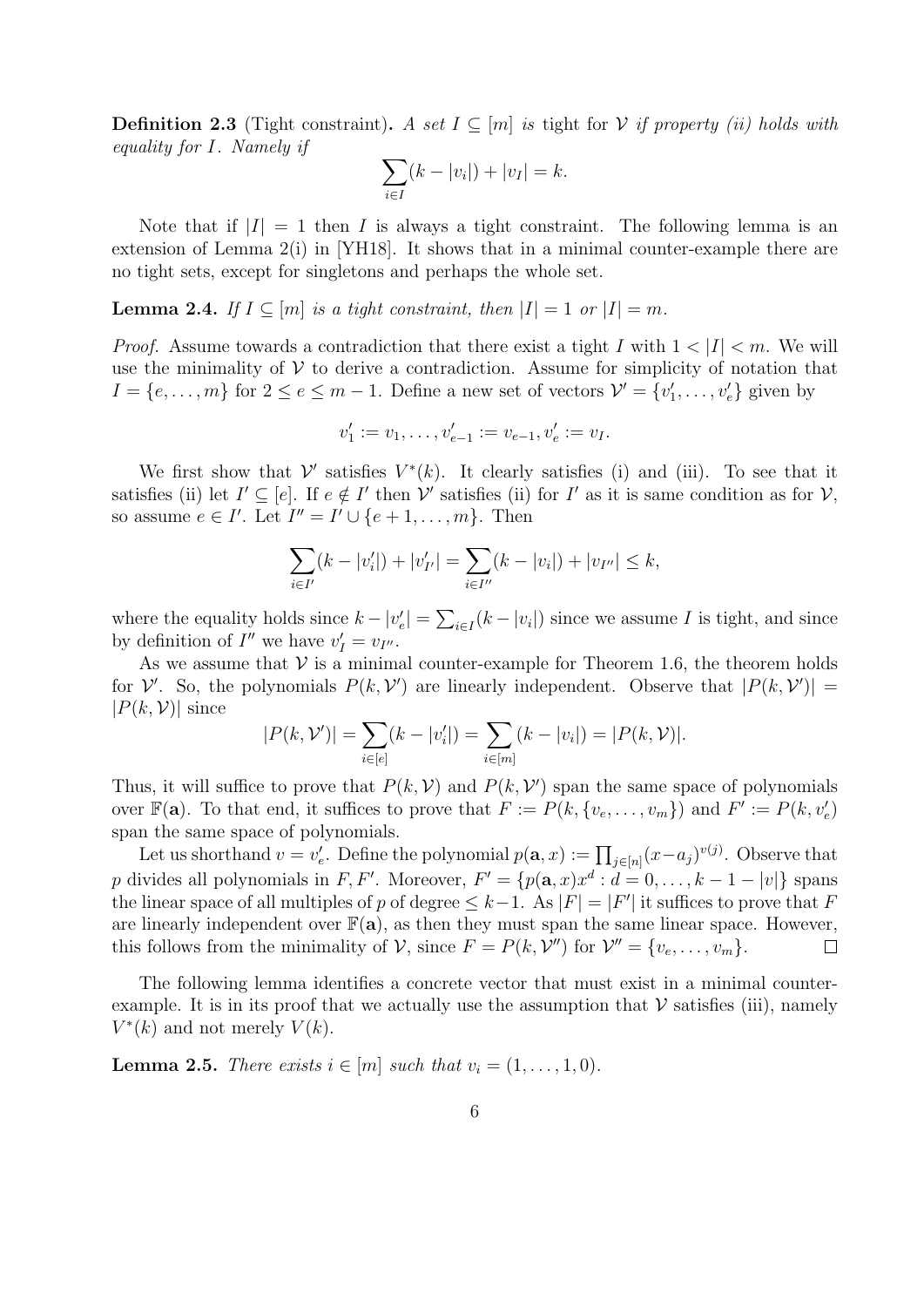*Proof.* Lemma 2.2 guarantees that there exists  $i^* \in [m]$  for which  $v_{i^*}(n) = 0$ . We will prove that  $v_{i^*} = (1, \ldots, 1, 0)$ . If not, then by (iii) there exists  $j^* \in [n-1]$  be such that  $v_{i^*}(j^*) = 0$ . For simplicity of notation assume that  $i^* = m, j^* = n - 1$ . Define a new set of vectors  $\mathcal{V}' = \{v'_1, \ldots, v'_m\} \subset \mathbb{N}^{n-1}$  as follows:

$$
v'_{i} := (v_{i}(1), \ldots, v_{i}(n-2), v_{i}(n-1) + v_{i}(n)).
$$

In words,  $v'_i \in \mathbb{N}^{n-1}$  is obtained by adding the last two coordinates of  $v_i \in \mathbb{N}^n$ .

We first show that  $\mathcal{V}'$  satisfies  $V^*(k)$ . Note that  $|v'_i| = |v_i|$ . It clearly satisfies (i),(iii). To show that it satisfies (ii) let  $I \subseteq [m]$ . Note that (ii) always holds if  $|I| = 1$ , so we may assume  $|I| > 1$ . We have by definition

$$
\sum_{i \in I} (k - |v'_i|) + |v'_I| - v'_I(n - 1) = \sum_{i \in I} (k - |v_i|) + |v_I| - v_I(n - 1) - v_I(n).
$$
 (2)

First, consider first the case where  $|I| < m$ . Lemma 2.4 gives that I is not tight, and hence

$$
\sum_{i \in I} (k - |v_i|) + |v_I| \le k - 1.
$$

As V satisfies (iii) we have  $v_i(n-1) \in \{0,1\}$  for all i. This implies  $v_I(n-1) \in \{0,1\}$  and  $v'_I(n-1) \in \{v_I(n), v_I(n) + 1\}$ . So Equation (2) gives

$$
\sum_{i \in I} (k - |v'_i|) + |v'_I| \le \sum_{i \in I} (k - |v_i|) + |v_I| + 1 \le k.
$$

Next, consider the case of  $|I| = m$ . As  $v_m(n-1) = v_m(n) = 0$  we have  $v'_m(n-1) = 0$ and hence  $v_I(n-1) = v_I(n) = v_I'(n-1) = 0$ . Equation (2) then gives

$$
\sum_{i \in I} (k - |v'_i|) + |v'_I| = \sum_{i \in I} (k - |v_i|) + |v_I| \le k.
$$

As we showed that  $\mathcal{V}'$  satisfies  $V^*(k)$ , the minimality of  $\mathcal{V}$  implies that the polynomials  $P(k, V')$  are linearly independent over  $\mathbb{F}(\mathbf{a})$ . We next show that this implies that  $P(k, V)$ are also linearly independent over  $\mathbb{F}(\mathbf{a})$ .

Let  $s_i := k - |v_i|$  for  $i \in [m]$ . We have  $P(k, V) = \{p_{i,e} : i \in [m], e \in [s_i]\}$  and  $P(k, V') =$  ${p'_{i,e}: i \in [m], e \in [s_i]}$  where

$$
p_{i,e}(\mathbf{a},x) := x^{e-1} \prod_{j \in [n-2]} (x - a_j)^{v_i(j)} \cdot (x - a_{n-1})^{v_i(n-1)} (x - a_n)^{v(n)},
$$
  

$$
p'_{i,e}(\mathbf{a},x) := x^{e-1} \prod_{j \in [n-2]} (x - a_j)^{v_i(j)} \cdot (x - a_{n-1})^{v_i(n-1) + v_i(n)}.
$$

Observe that  $p'_{i,e}$  can be obtained from  $p_{i,e}$  by substituting  $a_{n-1}$  for  $a_n$ . Namely

$$
p'_{i,e}(a_1,\ldots,a_{n-1},x)=p_{i,e}(a_1,\ldots,a_{n-1},a_{n-1},x).
$$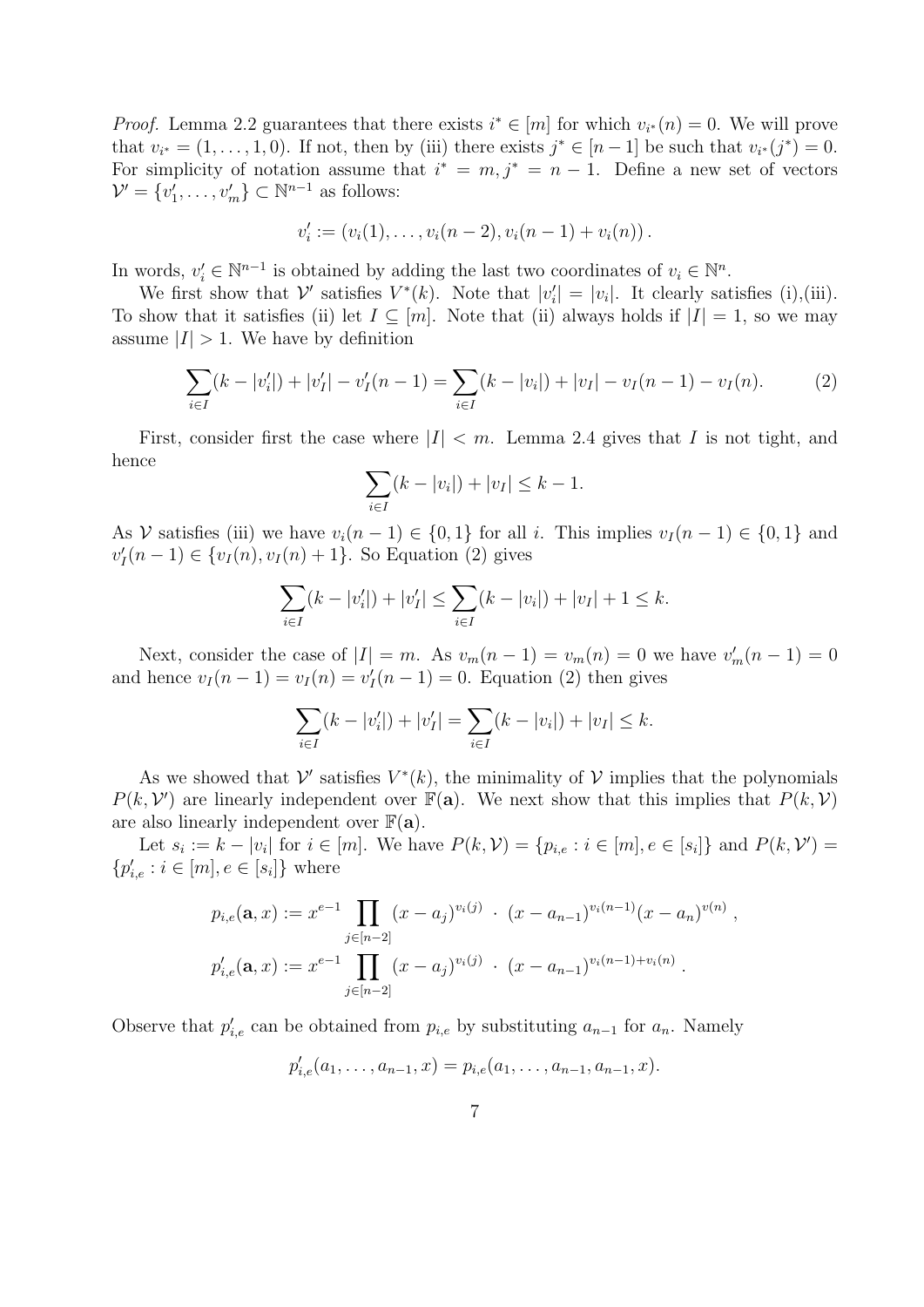Assume towards a contradiction that  $\{p_{i,e}\}\$ are linearly dependent over  $\mathbb{F}(\mathbf{a})$ . Equivalently, there exist polynomials  $w_{i,e}(\mathbf{a})$ , not all zero, such that

$$
\sum_{i\in[m]}\sum_{j\in[s_i]}w_{i,e}(\mathbf{a})p_{i,e}(\mathbf{a},x)=0.
$$

We may assume that the polynomials  ${w_{i,e}}$  do not all have a common factor, as otherwise we can divide them by it. Let  $w'_{i,e}(\mathbf{a})$  be obtained from  $w_{i,e}(\mathbf{a})$  by substituting  $a_{n-1}$  for  $a_n$ . That is,  $w'_{i,e}(a_1,\ldots,a_{n-1})=w_{i,e}(a_1,\ldots,a_{n-1},a_{n-1})$ . Then we obtain

$$
\sum_{i\in[m]}\sum_{j\in[s_i]}w'_{i,e}(\mathbf{a})p'_{i,e}(\mathbf{a},x)=0.
$$

As the polynomials  $\{p'_{i,e}\}\$ are linearly independent over  $\mathbb{F}(\mathbf{a})$ , this implies that  $w'_{i,e} \equiv 0$  for all i, e. That is, the polynomials  $w_{i,e}$  satisfy

$$
w_{i,e}(a_1,\ldots,a_{n-1},a_{n-1}) \equiv 0.
$$

This implies that  $(a_{n-1}-a_n)$  divides  $w_{i,e}$  for all  $i, e$ , which is a contradiction to the assumption that  $\{w_{i,e}\}\)$  do not all have a common factor.  $\Box$ 

Lemma 2.5 implies that the vector  $(1, \ldots, 1, 0)$  belongs to V. Without loss of generality, we may assume that it is  $v_m$ . This implies that  $v_i(n) \geq 1$  for all  $i \in [m-1]$ , as otherwise we would have  $v_i \le v_m$ , violating Lemma 2.1.

#### Lemma 2.6.  $n = k$ .

*Proof.* Let  $v_m = (1, \ldots, 1, 0)$ . We know by (i) that  $n - 1 = |v_m| \leq k - 1$ , so  $n \leq k$ . Assume towards a contradiction that  $n < k$ . Define a new set of vectors  $\mathcal{V}' = \{v'_1, \ldots, v'_m\} \subset \mathbb{N}^n$  as follows:

$$
v'_1 := v_1, \dots, v'_{m-1} := v_{m-1}, v'_m := (1, \dots, 1, 1).
$$

In words, we increase the last coordinate of  $v_m$  by 1.

We claim that  $\mathcal{V}'$  satisfies  $V^*(k)$ . It satisfies (i) by our assumption that  $|v'_m| = n \leq k - 1$ , and it satisfies (iii) clearly. To show that it satisfies (ii), let  $I \subseteq [m]$ . If  $m \notin I$  then it clearly satisfies (ii) for I, as it is the same constraint as for  $\mathcal{V}$ , so assume  $m \in I$ . In this case we have

$$
\sum_{i\in I} (k - |v'_i|) + |v'_I| = \left(\sum_{i\in I} (k - |v_i|) - 1\right) + (|v_I| + 1) \le k.
$$

Note that  $|P(k, V')| = |P(k, V)| - 1$ . As V is a minimal counter-example, we have that  $\mathcal V'$  satisfies  $V^*(k)$ . Let  $p(\mathbf{a},x):=\prod_{j\in[n-1]}(x-a_j)$ . The construction of  $\mathcal V'$  satisfies that

$$
P(k, V) = P(k, V') \cup \{p\}.
$$

Denote for simplicity of presentation the polynomials of  $P(k, V')$  by  $p_1, \ldots, p_{d-1}$ , where  $d = |P(k, V)|$ . Assume that the polynomials  $P(k, V)$  are linearly dependent. As  $P(k, V')$  are